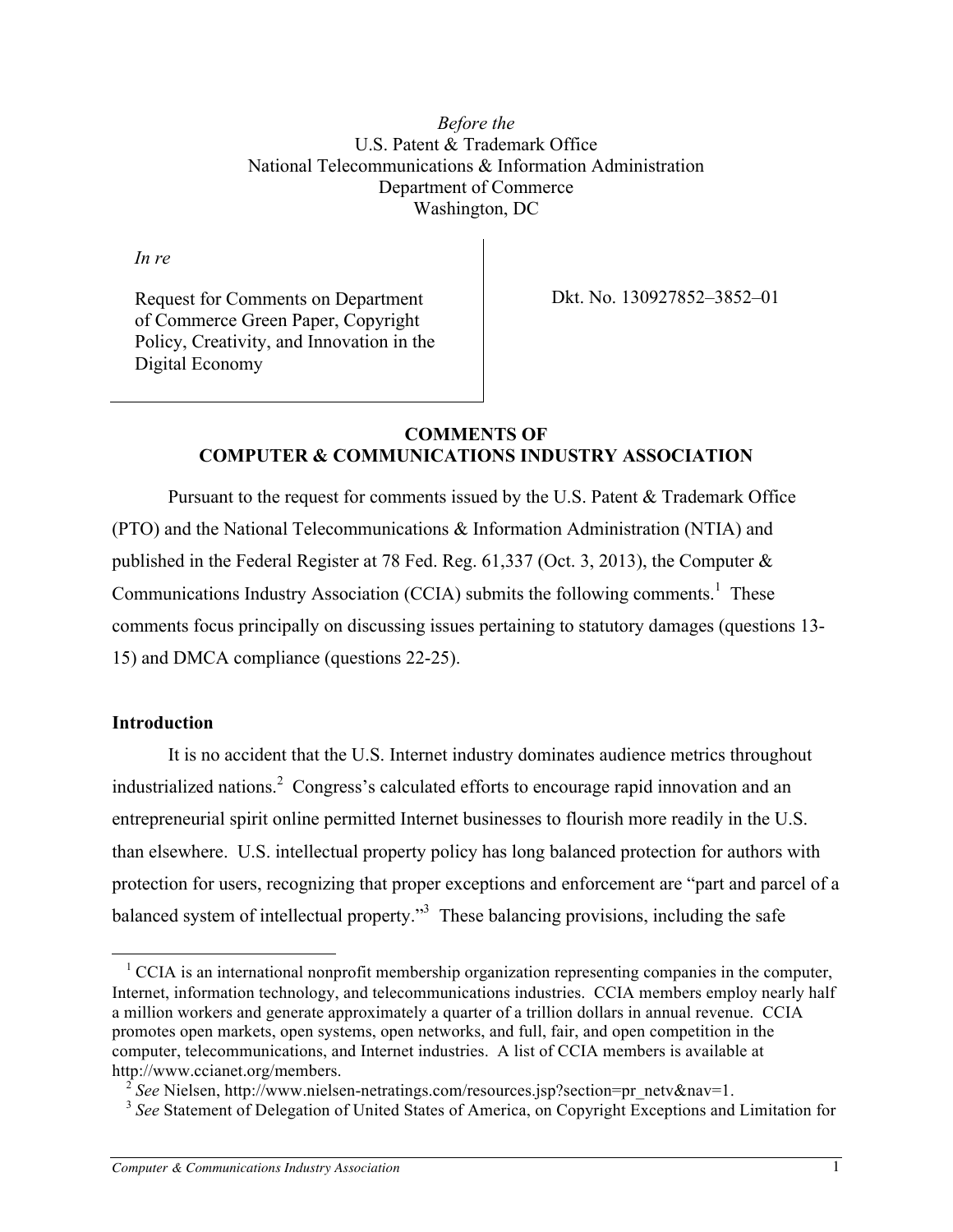harbors of the Digital Millennium Copyright Act  $(DMCA)$ <sup>4</sup>, and limitations and exceptions such as the fair use doctrine and the first sale doctrine, which allows goods to move freely in commerce, have provided the legal foundation for today's highly successful Internet services and applications. The success of Internet and e-commerce businesses in the U.S. must be at least partially attributed to the fact that Congress ensured copyright flexibility for innovators, and certainty with respect to liability matters.

While there has been considerable discussion of copyright reform, it is far from clear that attempting a re-write of the Copyright Act would represent a step forward. This may be a risky undertaking for key sectors of the American economy that rely on the carefully balanced (if exceptionally complex) provisions of the law. Nevertheless, developing an understanding of different stakeholders' perspectives on the system is valuable, and may assist parties in better utilizing the existing framework. These comments represent one such industry perspective.

# **I. Legal Framework for Remixes** *(Questions 1-6)*

Internet-based service providers enable extraordinary new creativity and communication by millions online, including remixes and mashups. This new form of creativity has increased demand for and supply of new content, as modern consumers spend more on entertainment and also create commercial content themselves.<sup>5</sup> Of course, the propriety of any given use of copyright-protected content is determined by the scope of the right and exceptions like the fair use doctrine, a principle that is of considerable importance to the economy.<sup>6</sup> Although CCIA's comments here focus principally on remedies-related issues, the items discussed below in relation to both statutory damages and the DMCA are relevant to remixes and mashups. Copyright damages that are neither rationally nor proportionally related to injury may significantly deter lawful creation and communication. Similarly, much of the remixed content

<u> 1989 - Andrea Santa Andrea Santa Andrea Santa Andrea Santa Andrea Santa Andrea Santa Andrea Santa Andrea San</u>

Persons with Print Disabilities, World Intellectual Property Organization (WIPO), Standing Committee on Copyright and Related Rights,  $19<sup>th</sup>$  Session (Dec. 15, 2009) at 5.

<sup>&</sup>lt;sup>4</sup> Outside of copyright issues, Section 230 of the Communications Decency Act of 1996, passed in order to "preserve the vibrant and competitive free market that presently exists for the Internet and other interactive computer services," has been equally important. *See* 47 U.S.C. § 230(b)(2).

<sup>5</sup> Michael Masnick & Michael Ho, *The Sky is Rising* (Floor64 2012), *available at* http://www.ccianet.org/CCIA/files/ccLibraryFiles/Filename/000000000586/TheSkyIsRising7-130.pdf.

 $6$  Research indicates that industries benefiting from fair use and related limitations to copyright contributed \$2.4 trillion in value-add to the US economy (roughly one-sixth of total US current dollar GDP). *See* Thomas Rogers & Andrew Szamosszegi, *Fair Use in the U.S. Economy* at 26-27 (2011), *available at* http://www.ccianet.org/wp-content/uploads/library/CCIA-FairUseintheUSEconomy-2011.pdf.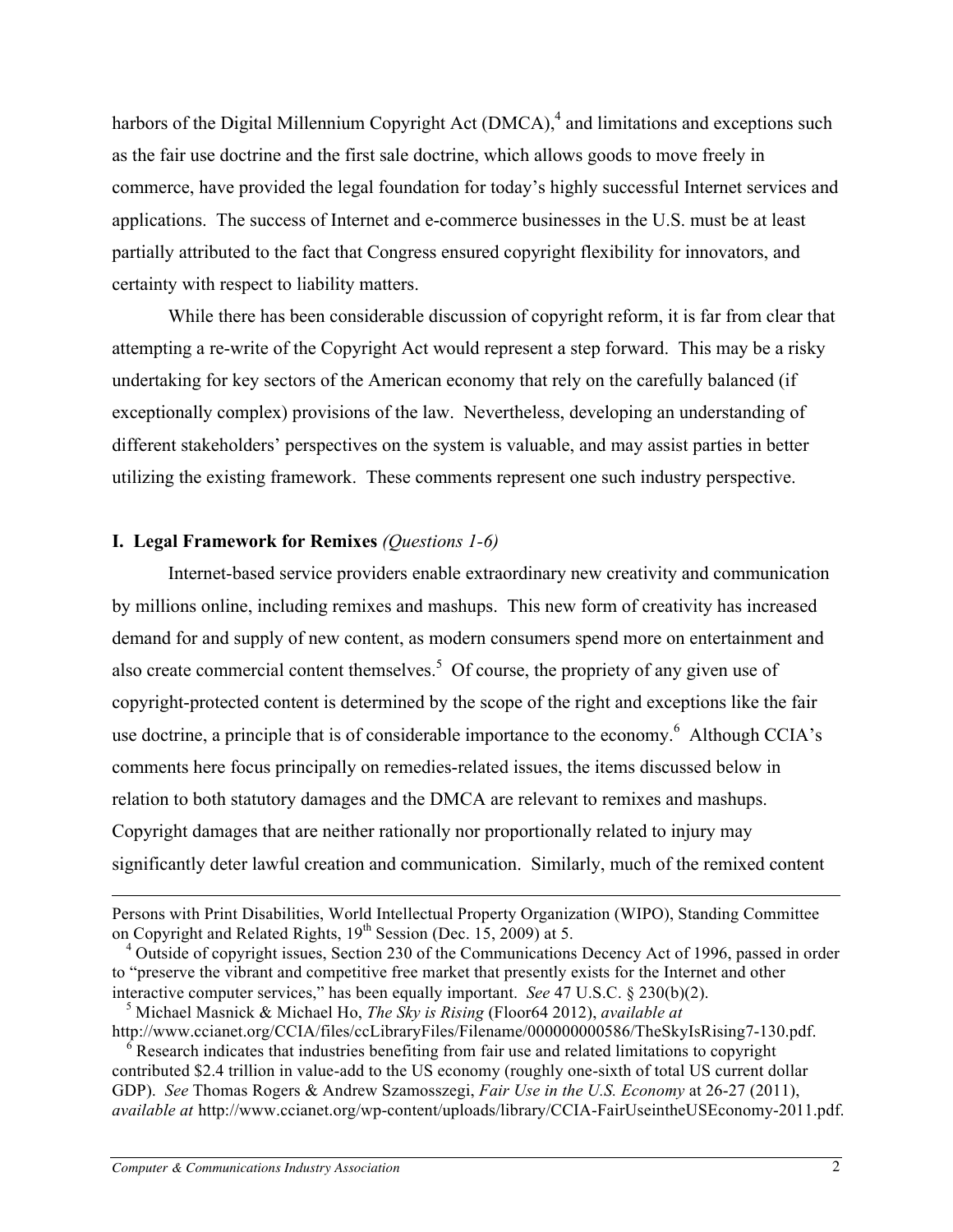contemplated in the notice is hosted online using DMCA-compliant services. Over-aggressive or improper use of the DMCA will result in a situation where content is removed regardless of what rights users have. Thus, rationalizing statutory damages and deterring DMCA abuse may help mitigate uncertainty around remixes and mashups.

# **II. First Sale in the Digital Environment** *(Questions 7-12)*

The first sale doctrine represents a crucial component of copyright law, which has long ensured that physical goods in which some copyrighted work has been embodied function like other conventional chattel. This enables commerce, as well as rental, gifts, and charitable donations, and various other conventional actions that consumers do not expect to be regulated by intellectual property constraints. In short, the first sale doctrine promotes free and open commerce by moving products from those who value them less to those who value them more. When combined with the global marketplace that the Internet has created, which increases potential demand and removes infrastructure costs traditionally associated with global trade, the first sale doctrine offers significant opportunities for international commerce.

Today, thousands of online businesses engage in the sale, lending, leasing, or giving away of products. Amazon and eBay are prominent examples of global marketplaces for many of these small businesses to sell physical copyrighted products. RedBox's app represents an innovative platform that enables the lending of physical movies at low cost. LeaderTrader.com and Swapalease facilitate the legal transfer of car leases on vehicles that contain embedded software. Goodwill's website helps users to locate Goodwill retail stores for donations, and provides Goodwill stores with a platform for selling their products.

The recent decision in *Kirtsaeng v. John Wiley & Sons, Inc.*, 133 S. Ct. 1351 (2013), brought welcome certainty to these markets. Rightsholders continue to be able to utilize contracts to set different prices in different markets prior to the first sale. Stated otherwise, just as firms selling non-IP-based goods can price discriminate in different markets because of transaction costs associated with resale of products, so too can IP-based firms price discriminate prior to the first sale.

Although *Kirtsaeng* finally resolved persistent questions about the first sale doctrine in the physical context, "digital first sale" issues remain uncertain. It appears that the time has come for a comprehensive discussion of how the first sale doctrine intersects with digital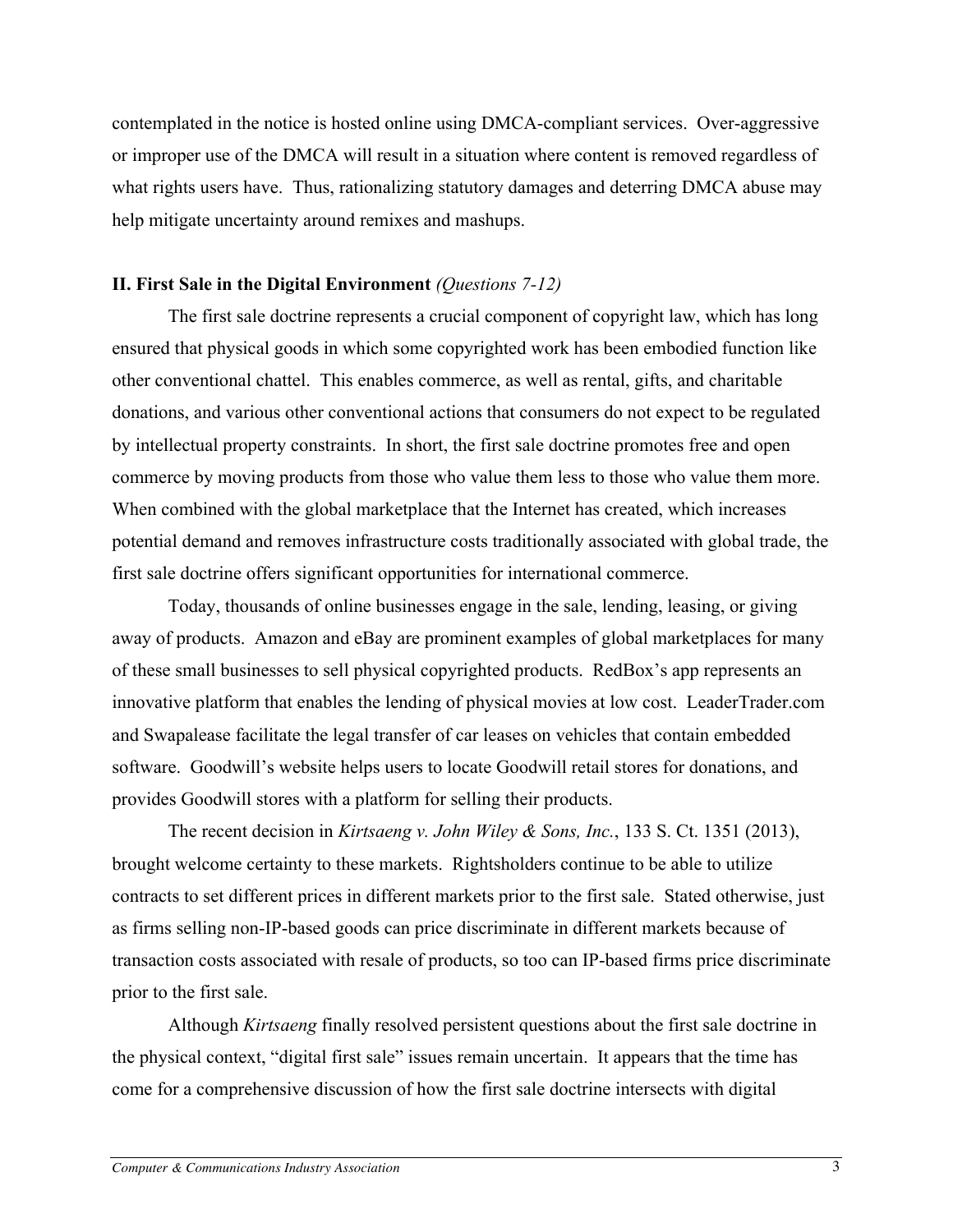technology, without prejudging its outcome. Future technologies and business models are likely to enable the transfer of digital goods, and copyright law should consider the unique aspects of these new models. CCIA looks forward to participating in a conversation about how to best promote new business models, while respecting rights, contracts, and consumer expectations.

## **III. Statutory Damages** *(Questions 13-15)*

The legislative history and Copyright Office recommendations on statutory damages leading up to the 1976 Act sought to remedy dissatisfaction with aspects of the 1909 Act that produced arbitrary results and contributed to uncertainty. The modern trend of greater application of statutory damages and increased use of a broadened concept of secondary liability has injected these problems back into copyright litigation. Policymakers could take certain steps to prevent the chilling effect of copyright damages on technological innovation by lawful products and services while still ensuring that rightsholders may obtain meaningful remedies.

Statutory damages have historically been viewed not solely as a compensatory mechanism where injury is difficult to measure, but in fact a punitive tool, "designed to discourage wrongful conduct."<sup>7</sup> This goal of deterring misconduct, however, is not being served in cases where the individual engaged in misconduct is not before the court. When cases are brought against an intermediary for third party conduct, particularly where the intermediary was endeavoring to comply with the DMCA, a punitive mechanism is generally inappropriate.

Even in cases where a punitive mechanism is appropriate, it is doubtful that any additional marginal deterrence is achieved by multiplying judgments tenfold. The difference between \$100 million and \$10 million in damages has little effect on a corporate defendant with only \$1 million in assets, or an individual with only a few thousand dollars.

To whatever extent statutory damages deter misbehavior in this case, they also deter investment by creating substantial uncertainty and risk. Scholarly studies of statutory damages show punitive and inconsistent outcomes, *see, e.g.*, Pamela Samuelson & Tara Wheatland, *Statutory Damages in Copyright Law: A Remedy in Need of Reform*, 51 WM. & MARY L. REV.

<sup>7</sup> *See N.A.S. Import, Corp. v. Chenson Enterprises, Inc.*, 968 F.2d 250, 252 (2d Cir. 1992) (citing *F.W. Woolworth Co. v. Contemporary Arts, Inc*., 344 U.S. 228, 233 (1952)); *Feltner v. Columbia Pictures Television*, 523 U.S. 340, 354 (1998).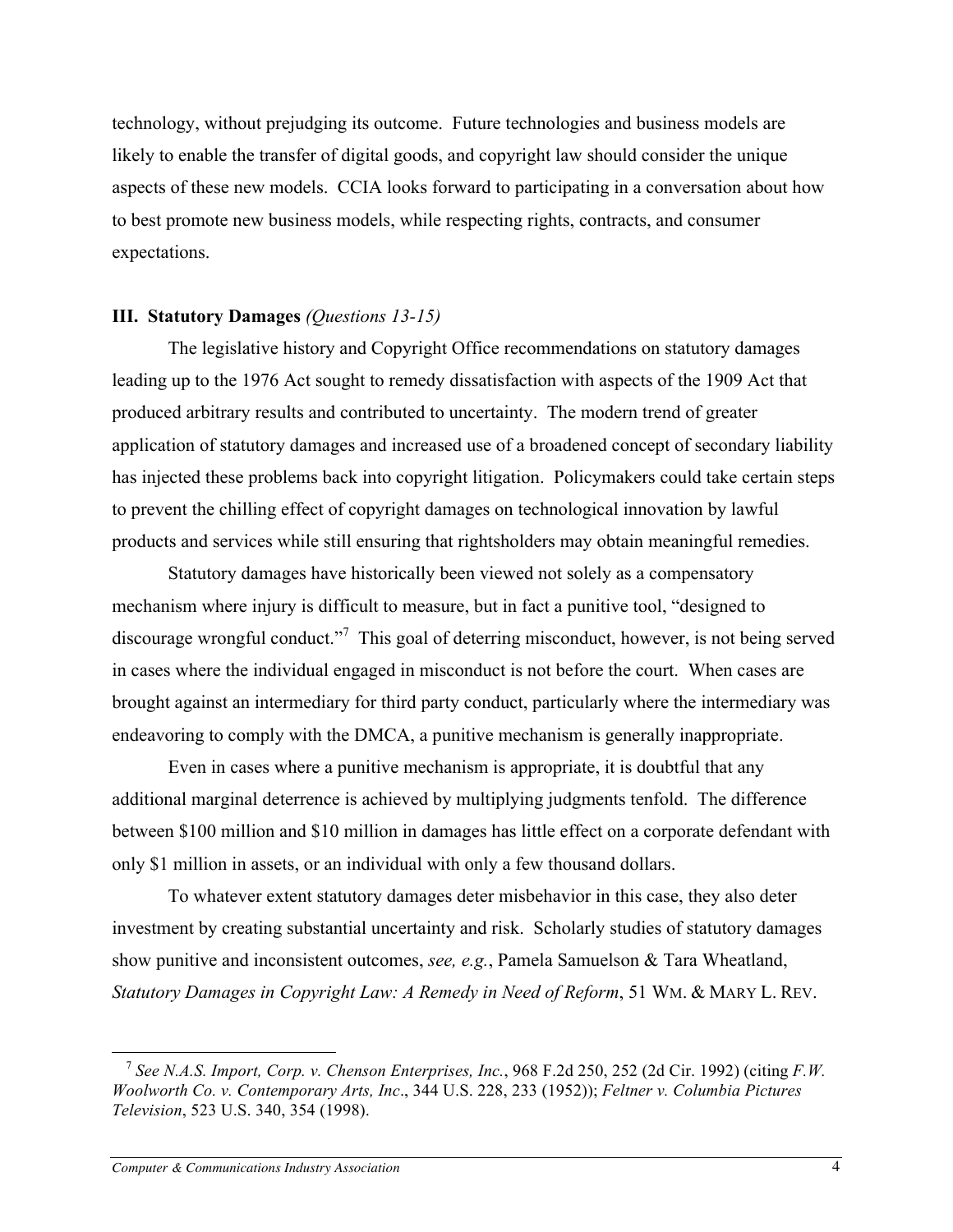439 (2009), ${}^{8}$  and threats of personal liability for statutory damages are a severe deterrent to exploring new business models.<sup>9</sup> Surveys confirm that uncertainty around liability risks deter investment in this field.10 (By contrast, the legal certainty resulting from the *Cablevision* decision – *Cartoon Network v. CSC Holdings, Inc.*, 536 F.3d 121 (2d Cir. 2008) – was estimated to have inspired up to \$1.3 billion in investment in U.S. cloud computing firms in the 30 months following the decision.<sup>11</sup>) Federal judges have also questioned disproportionate awards of copyright statutory damages.<sup>12</sup> CCIA has previously proposed reassessing Section 504(c), as summarized below, in a manner that would make statutory damages more reasonable and predictable.

Congressional action would be required to correct uncertainties associated with Section 504. While the Administration might recommend certain interpretations of the statute to courts, this would provide little certain to businesses, who will receive counsel based upon their exposure under the current statute. Adjustments to Section 504 may include:

*Providing guidance to courts.* Currently, 17 U.S.C. § 504(c) imposes a minimum statutory award of \$750 per work infringed, which may be reduced to \$200 if the infringer was

<sup>11</sup> Josh Lerner *et al*., Analysis Group, *The Impact of Copyright Policy Changes on Venture Capital Investment in Cloud Computing Companies* (2011), *available at* http://www.analysisgroup.com/uploadedFiles/Publishing/Articles/Lerner\_Fall2011\_Copyright\_Policy\_V C\_Investments.pdf.

<sup>12</sup> *See, e.g.*, *Sony BMG Music Entm't v. Tenenbaum*, 721 F. Supp. 2d 85 (Mass. Dist. Ct. 2010) (referring to the jury's award of \$675,000 for infringement of thirty copyrighted works as "unconstitutionally excessive," "arbitrary and grossly excessive," "so severe and oppressive as to be wholly disproportioned to the offense and obviously unreasonable," and "wholly out of proportion"); *see also Capitol Records, Inc. v. Thomas*, 579 F. Supp. 2d 1210 (D. Minn. 2008) (concluding that the statutory damages award was "unprecedented and oppressive"); *In re Napster Copyright Litig.*, 7 U.S.P.Q. 2d 1833 (N.D. Cal. 2005) (noting that "under certain circumstances, large awards of statutory damages can raise due process concerns."); *UMG Recordings v. Lindor*, No. 05-Civ-1095, slip. op. at 6 (E.D.N.Y. Nov. 9, 2006) (permitting motion to add affirmative defense of unconstitutionality where plaintiffs sought statutory damages, noting that "plaintiffs' actual damages are 70 cents per recording and that plaintiffs seek statutory damages under the Copyright Act that are 1,071 times the actual damages suffered.").

<sup>8</sup> *See also* J. Cam Barker, *Grossly Excessive Penalties in the Battle Against Illegal File-Sharing: The Troubling Effects of Aggregating Minimum Statutory Damages for Copyright Infringement*, 83 TEX. L. REV. 525 (2004).

<sup>9</sup> Michael Carrier, *Copyright and Innovation: The Untold Story*, 2012 WIS. L. REV. 891, 944 (2012). *See also UMG Recordings, Inc. v. Shelter Capital Partners LLC*, 718 F.3d 1006 (9th Cir. 2013) (litigation by UMG against Shelter Capital and two other investors in online service Veoh).

<sup>10</sup> Matthew Le Merle *et al*., Booz & Company, *The Impact of U.S. Internet Copyright Regulations on Early-Stage Investment: A Quantitative Study* (2011), *available at* http://www.booz.com/media/file/BoozCo-Impact-US-Internet-Copyright-Regulations-Early-Stage-Investment.pdf.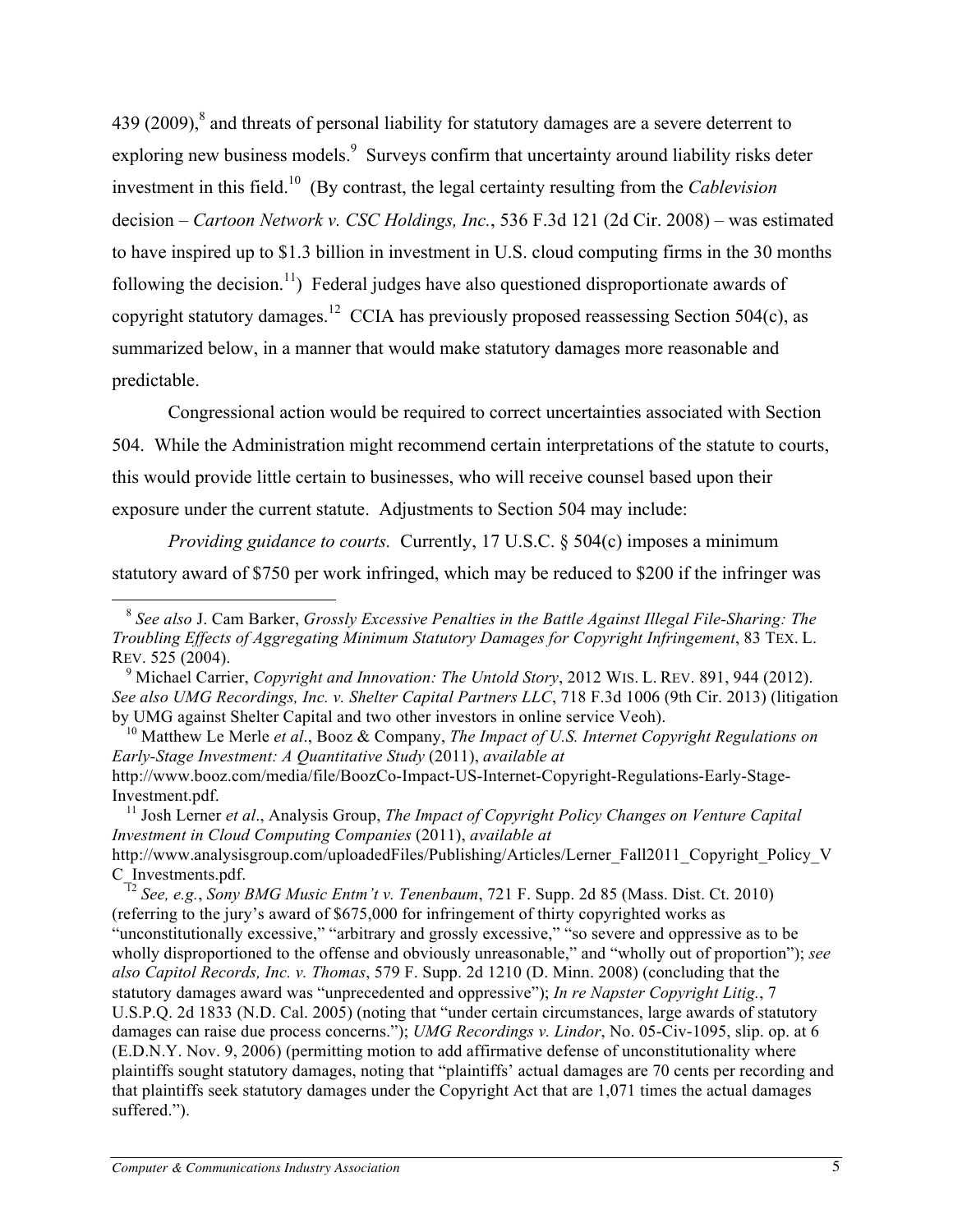not aware and had no reason to believe the act constituted infringement. The maximum increases from \$30,000 per work up to \$150,000 in cases of willful infringement. Courts could benefit from more guidance for calculating damage awards than merely stating, as 17 U.S.C. § 504(c)(1) does, "as the court considers just." This language suggests that the court's award should be designed to 'do justice.' However, when the case is not an exceptional one involving 'willful infringement,' or where an intermediary is being penalized for the misconduct of another party, there is no economic basis for attempting deterrence.

To provide such guidance in cases not involving willful infringement, Section 504(c)(2) could direct courts to "attempt to compensate the copyright owner" for the injury resulting from infringement.<sup>13</sup> To ensure that intermediaries attempting to comply with the DMCA are not conflated with willful pirates, Section  $504(c)(2)$ 's provision on reducing damages might be explicitly extended to encompass all defendants with a good faith belief that the use at issue was lawful.

*Reconsidering statutory minimum damages.* Reconsidering the statutory minimum perwork-infringed award in § 504(c)(1) is also in order. The credibility of copyright remedies<sup>14</sup> is impeded by a system that subjects an individual to a penalty of \$750 for infringement of a single work that may be available in a digital marketplace for under \$1. Even if a court finds the infringement is innocent, the minimum is still \$200. Moreover, courts have held that the "innocent infringer" provision is not available with respect to works that were published in "hard copy" with a copyright notice—a limitation that makes little sense in the online world and even less sense with respect to an intermediary. *See Maverick Recording Co. v. Harper,* 598 F.3d 193 (5th Cir. 2010) (citing 17 U.S.C. § 402(d)); *BMG Music v. Gonzalez*, 430 F.3d 888 (7th Cir. 2005) (same). This result is difficult to reconcile with the increased preference for statutory damages and the Supreme Court's "concerns over the imprecise manner in which punitive damages systems are administered," *see State Farm Mutual Automobile Insurance Co. v.* 

<sup>&</sup>lt;sup>13</sup> Samuelson & Wheatland, *supra*, suggest separating  $\S$  504(c) into separate sections on statutory damages as compensation when damages are difficult to prove. *Id*. at 509-10. Courts could be guided to limit this remedy where claim aggregation would result in grossly excessive remedies, such as in class actions and cases of secondary liability. *Id.* 

<sup>14</sup> *See generally* Peter S. Menell, *This American Copyright Life: Reflections on Re-equilibrating Copyright for the Internet Age* (draft), Oct. 30, 2013, *available at* http://papers.ssrn.com/sol3/papers.cfm?abstract\_id=2347674.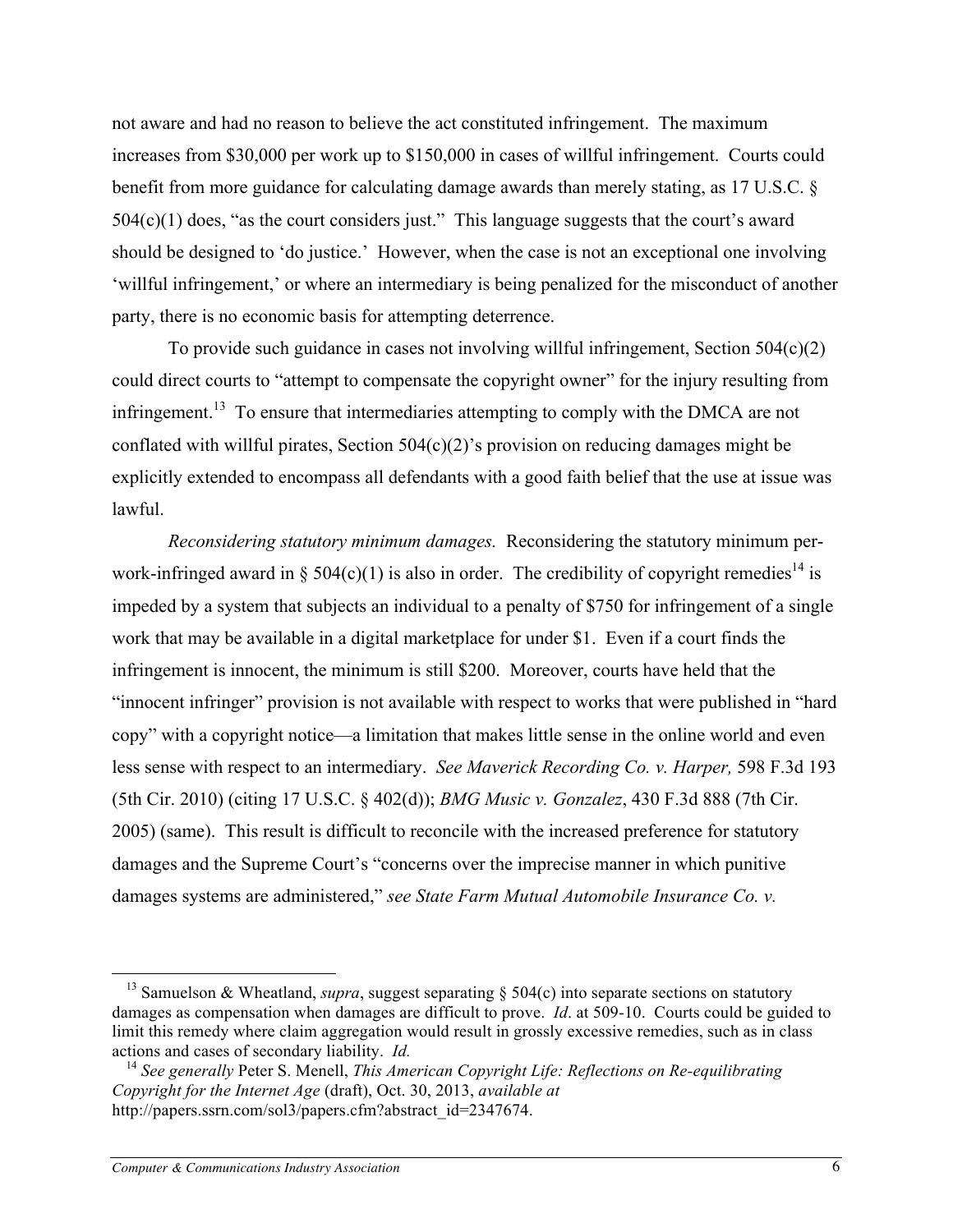*Campbell*, 538 U.S. 408 (2003). The statutory minimum appears to enable trolling business models, some of which have led to judicial calls for criminal investigation.<sup>15</sup>

The minimum also presents problems for businesses, however. Conventionally, the large value range of statutory damages (up to \$150,000) is identified as the cause of copyright uncertainty. However, the floor presents a greater problem for online services. The \$750 floor means that – in a market where most new digital products and online services (such as cloud storage) contemplate many thousands of users manipulating hundreds or thousands of lawfullyacquired works – potential damages quickly reach uninsurable levels that deter investment. Even halving the minimum would still provide damages 100 times the going rate for many works. Of course, if statutory awards are insufficient, plaintiffs may always opt for actual damages.

*Harmonizing copyright willfulness with patent willfulness*. If an infringement is committed willfully, the statutory maximum increases by a factor of five, from \$30,000 to \$150,000. However, the Copyright Act does not define 'willfulness,' and there is a lack of uniformity in the courts concerning this important concept. The Federal Circuit's decision, *In re Seagate Technologies, LLC*, 497 F.3d 1360 (Fed. Cir. 2007), defined willful *patent* infringement, however, and that definition may provide a helpful guide for a definition of willful copyright infringement, by requiring that a plaintiff "show by clear and convincing evidence that the infringer acted despite an objectively high likelihood that its actions constituted infringement." *Id*. at 1371.

*Requiring the timely election of statutory damages.* Current practice has permitted plaintiffs to delay the election between actual and statutory damages until after the jury (or court) awards both actual and statutory damages. This allows the plaintiff to 'game the system' and extract higher settlements by threatening draconian damages throughout the litigation. So as not to unfairly prejudice defendants, plaintiffs should make this election in a timely manner, before the trial or the filing of a motion for summary judgment.

### **IV. Government Role in Improving Online Licensing** *(Questions 16-21)*

CCIA encourages the Commerce Department's efforts to promote increased licensing of online content. Research suggests that a substantial component of online infringement is

<sup>15</sup> *See* Joe Mullin, *Prenda's massive trolling take revealed: \$1.9 million in 2012*, ARS TECHNICA, Oct. 18, 2013, *at* http://arstechnica.com/tech-policy/2013/10/prenda-massive-trolling-take-revealed-at-least-1- 9-million-in-2012.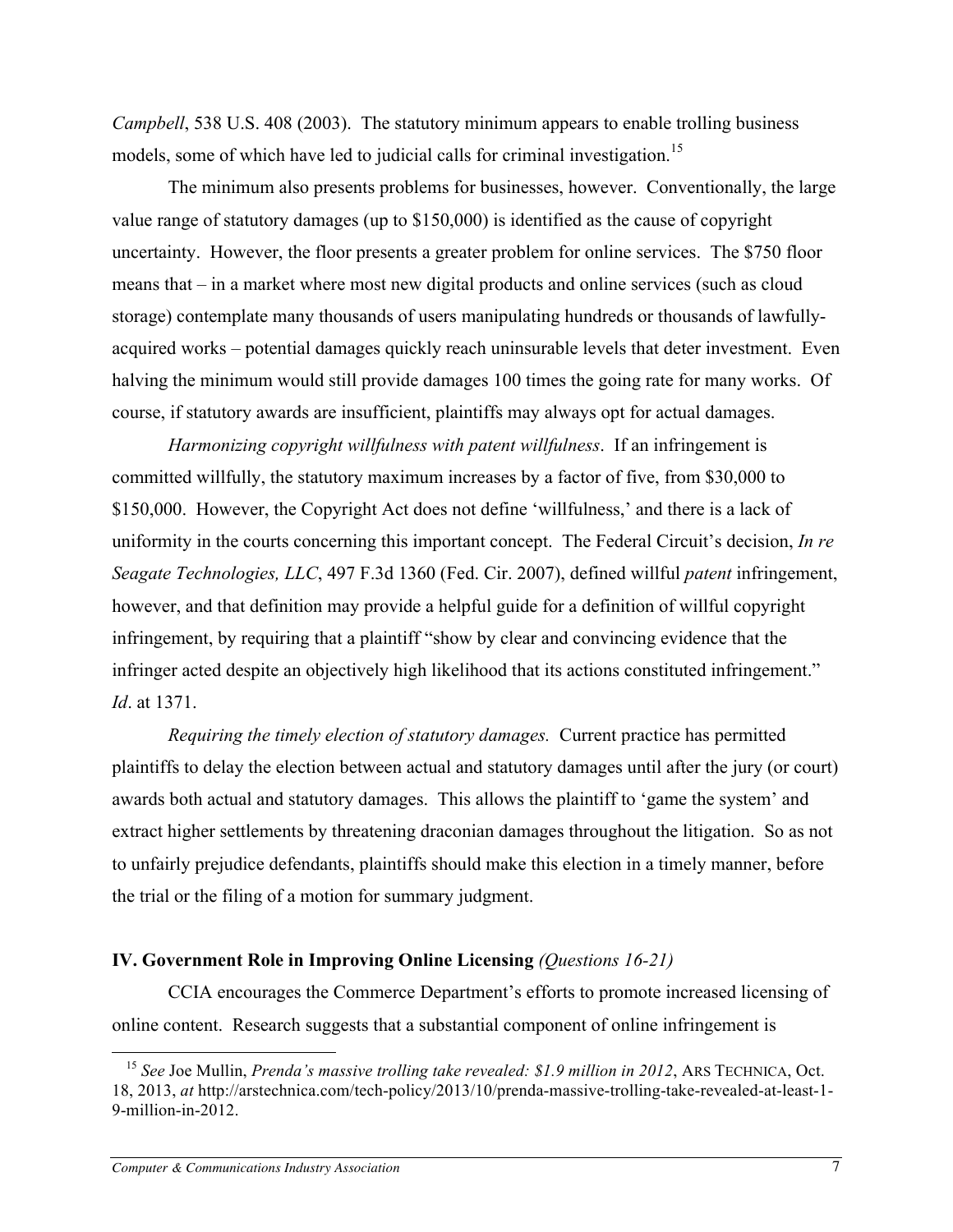attributable to market failure, and increasing consumers' lawful access to content would mitigate infringement, increase sales, and satisfy customers. <sup>16</sup> As CCIA has also noted in the context of orphan works, one of the unfortunate consequences of the choice to abolish formalities is that identifying and licensing works becomes more challenging. Even if Berne Convention restrictions are viewed as impeding government-driven initiatives, the Department can nevertheless encourage rightsholders to participate in broader licensing efforts, and to pursue private sector initiatives that would replicate the benefits of formalities and thereby facilitate more lawful commerce.

The ASCAP case pending in New York may be instructive on the difficulties of licensing. *See In re Petition of Pandora Media, Inc.*, No. 12-08035 (S.D.N.Y. Sept. 17, 2013). Pandora has been compelled to litigate against ASCAP and several major record labels for refusing to license works as mandated by a 1941 consent decree. The fact that a lawful service must litigate simply to ensure that copyrighted works are licensed in compliance with federal antitrust law illustrates the challenges of digital licensing, and the importance of the government encouraging competition for the benefit of the public.

As CCIA explained in comments to the PTO regarding voluntary best practices, the availability of services offering licensed digital content has been linked with a reduction in piracy. The introduction of Spotify into the Netherlands and Sweden substantially decreased unlawful music downloads in those countries, whereas it still remains quite prevalent in Italy, where Spotify only just launched.<sup>17</sup> Similarly, the introduction of both Netflix and Spotify into Norway was followed by a 50% reduction in video piracy and an 80% reduction in music piracy.18 By contrast, reducing consumers' options for lawfully accessing content (presumably, with the aim of securing greater licensing revenues from various 'windows' or content outlets) appears to exacerbate piracy. For example, in 2011 commentators observed a marked increase in downloading of Fox television programming when that network began delaying shows' release

 <sup>16</sup> Timothy B. Lee, *Many of the most pirated movies aren't available for legitimate online purchase*, WASH. POST, Oct. 15, 2013, *available at* http://www.washingtonpost.com/blogs/theswitch/wp/2013/10/15/people-pirate-movies-because-they-cant-get-legitimate-copies.

<sup>17</sup> Will Page, *Adventures in the Netherlands*, Spotify, July 17, 2013, *available at* http://press.spotify.com/uk/2013/07/17/adventures-in-netherlands.

<sup>18</sup> Sophie Curtis, *Spotify and Netflix Curb Music and Film Piracy*, THE TELEGRAPH, July 18, 2013, *at* http://www.telegraph.co.uk/technology/news/10187400/Spotify-and-Netflix-curb-music-and-filmpiracy.html.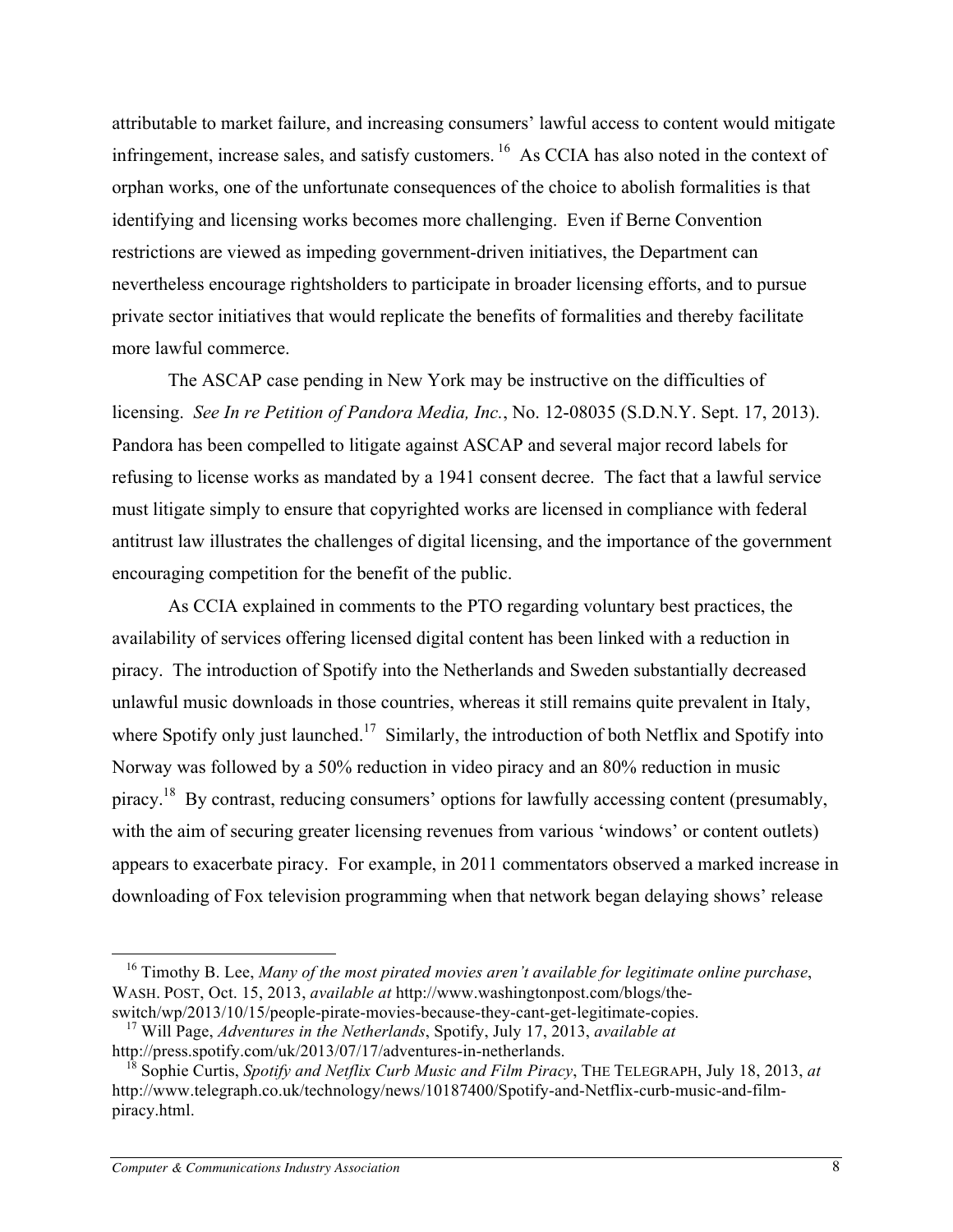on the Hulu platform,<sup>19</sup> and more recently, the Time Warner/CBS retransmission fee dispute appears to have resulted in users turning to BitTorrent to watch CBS's "Under the Dome."20 The market impact of window-driven infringement appears to vary. A 2012 study found that piracy had a limited effect on U.S. box office revenues, in contrast to international releases.<sup>21</sup> Because there is often a release window between U.S. and international releases, many consumers do not have a legal avenue with which to view films during their initial release period, and instead, turn to piracy. Findings of this nature suggest that increasing access to content, through new services and platforms, is a necessary strategy for mitigating infringement.

## **V. Operation of the DMCA Notice and Takedown System** *(Questions 22-25)*

It should not be surprising that the volume of DMCA takedowns has increased over time. The increased volume of DMCA takedowns indicates that rightsholders see utility in submitting them, and also generally illustrates the overarching importance of the Internet in the modern economy. The Internet has grown in significance over the intervening 15 years, and now enables almost \$8 trillion in commerce each year.<sup>22</sup> DMCA-reliant Internet services represent a substantial portion of the U.S. economy.

The DMCA is an essential system to the Internet economy, and the Internet sector depends upon a robust and unambiguous safe harbor. Because of this, online service providers generally acknowledge that DMCA compliance is an important responsibility for the industry, and work to comply expeditiously with takedown notices. The U.S. Copyright Office's online directory indicates that more than 66,000 service providers have complied with the formalities to receive the protections of the  $DMCA<sub>1</sub><sup>23</sup>$  and an even greater number of businesses rely upon those service providers to reach new customers, and compete in the global marketplace at lower

<sup>19</sup> Ernesto, *Fox's 8-Day Delay on Hulu Triggers Piracy Surge*, TORRENTFREAK, Aug. 22, 2011, *at*  http://torrentfreak.com/foxs-8-day-delay-on-hulu-triggers-piracy-surge-110822.

<sup>20</sup> Brian Fung, *How CBS Sparked More Online Piracy – of its Own Show*, WASH. POST, Aug. 8, 2013, at http://www.washingtonpost.com/blogs/the-switch/wp/2013/08/08/how-cbs-sparked-more-onlinepiracy-of-its-own-show.

<sup>21</sup> Brett Danaher & Joel Waldfogel, *Reel Piracy: The Effect of Online Film Piracy on International Box Office Sales* (2012), *available at* http://ssrn.com/abstract=1986299.

<sup>22</sup> Matthieu Pélissié du Rausas *et al*., *Internet Matters: The Net's sweeping impact on growth, jobs and prosperity* (McKinsey Global Institute 2011), *available at* 

http://www.mckinsey.com/insights/high\_tech\_telecoms\_internet/ internet\_matters.

<sup>23</sup> *See* U.S. Copyright Office, Directory of OSP Designated Agents, *at*  http://www.copyright.gov/onlinesp/list/a\_agents.html.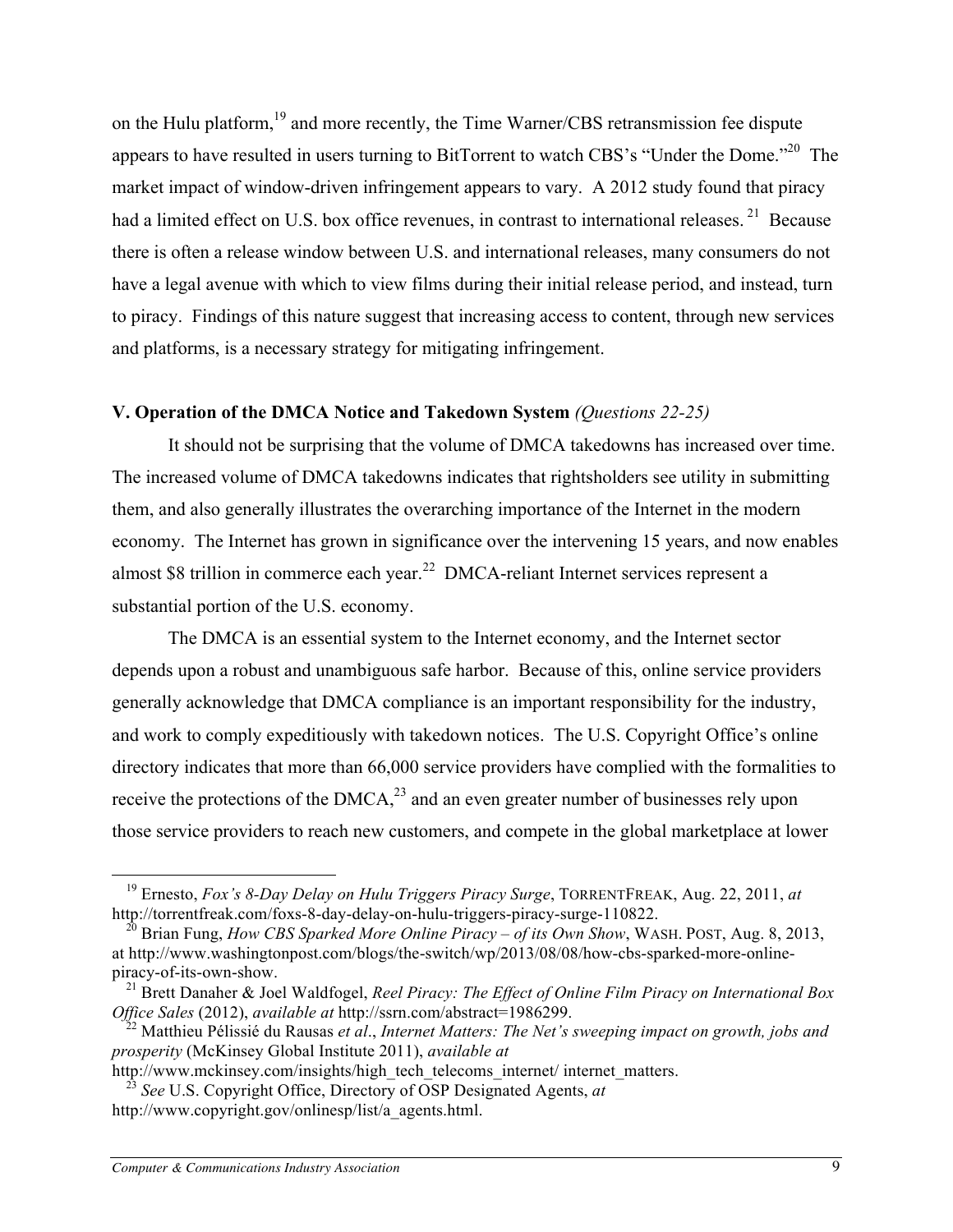costs.

Nevertheless, the Veoh litigation shows that the DMCA does not provide sufficiently extensive protection to prevent lawful services from being litigated into bankruptcy. In *UMG Recordings, Inc. v. Shelter Capital Partners LLC*, 718 F.3d 1006 (9th Cir. 2013), the "promising start-up" Veoh was ultimately exonerated after extended litigation, but not before the DMCA-compliant online video site had been ground into Chapter 7 bankruptcy. The plaintiffs then pursued Veoh's investors.<sup>24</sup> Significantly, Veoh's problem wasn't the DMCA itself. Rather, the problem was that the rightsholders sued Veoh notwithstanding the DMCA, contending incorrectly that Veoh did not qualify for its protections. Viacom has arguably subjected YouTube to a similar strategy; the difference between the two cases is that YouTube has had the resources to survive marathon litigation. *See Viacom Int'l Inc. v. YouTube, Inc.*, No. 13-1720 (2d Cir. 2013) (pending).

The volume of takedown notices is best minimized by (a) reducing misuse of the DMCA system, (b) ensuring that consumers have more options for lawful access to content, given that a significant portion of online infringement results from the lack of lawful options in the marketplace, and (c) embracing new business models for content distribution.

While many rightsholders use the DMCA in good faith, misuse of the takedown process for non-copyright purposes is well-documented, and occurs with unfortunate frequency. *See, e.g.*, *Tuteur v. Crosley-Corcoran*, No. 13-10159 (D. Mass. Sept. 10, 2013); *see also Lenz v. Universal Music Corp.*, 572 F. Supp. 2d 1150 (N.D. Cal. 2008) (regarding whether misrepresentation for purposes of 17 U.S.C. § 512(f) includes failure to consider fair use). Even sophisticated enterprises appear willing to use the DMCA for inappropriate purposes.<sup>25</sup> It is reasonable to assume that reported and litigated cases are only the tip of the iceberg, and that a substantial number of similar incidents go unreported. The fact that the majority of takedowns may be legitimate does nothing to mitigate the speech-restricting effect of the minority. Moreover, even well-intentioned copyright owners appear to make mistakes; for the users who

 <sup>24</sup> Eliot Van Buskirk, *Veoh Files for Bankruptcy After Fending Off Infringement Charges*, WIRED, Feb. 12, 2010, *at* http://www.wired.com/business/2010/02/veoh-files-for-bankruptcy-after-fending-offinfringement-charges/ ("History will add online video site Veoh to the long list of promising start-ups driven into bankruptcy by copyright lawsuits — despite the fact that unlike the others, it actually prevailed in court.").

<sup>25</sup> *See, e.g.*, Michael Masnick, *Office Depot Sends World's Worst DMCA Notice to Reddit*, TECHDIRT, Nov. 6, 2013, *at* http://www.techdirt.com/articles/20131106/11130125151/office-depot-sends-worldsworst-dmca-notice-to-reddit shtml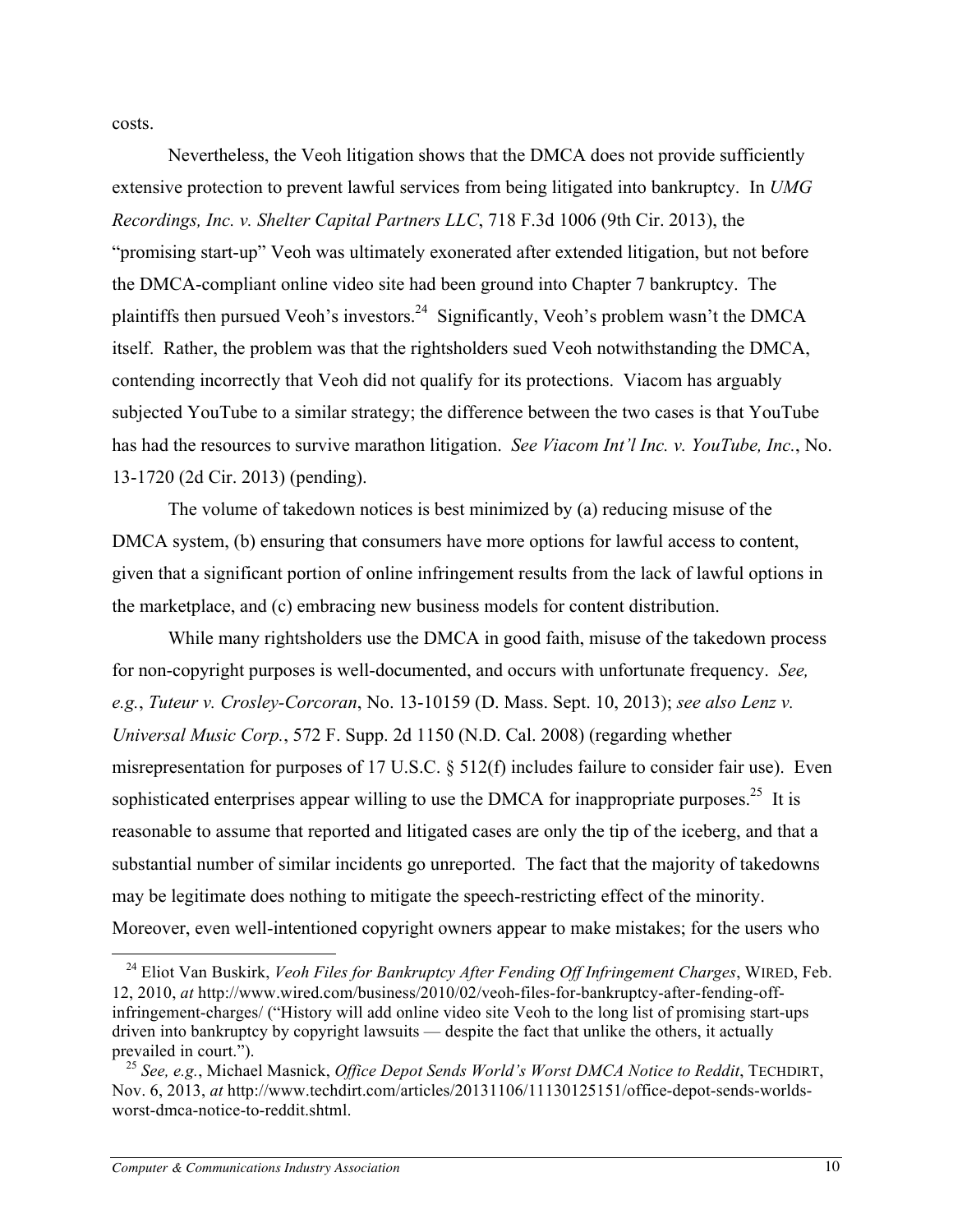are affected, the good intentions of these rightsholders may be of little comfort.<sup>26</sup> It is unclear, however, whether this could be improved by statutory revision.

As is the case with most complex regulatory systems, smaller enterprises and individuals will find compliance with the DMCA process more difficult than larger ones. Larger rightsholders may outsource the task of issuing takedowns to more specialized entities, and larger online services can deploy expensive systems like YouTube's ContentID. Individuals and small and medium-size enterprises (SMEs), on the other hand, generally must send and respond to notices manually.

The statute responds to this matter in three ways. First, the term "substantially" appears in several places, ensuring that formalistic objections cannot invalidate takedown requests under  $512(c)(3)$ , or counter-notices under  $512(g)(3)$ . This ensures that individuals and SMEs who make trivial errors in notices are not penalized regarding notices that are nevertheless sufficient to enable the service provider to locate the allegedly infringing material. (Similarly, agent designations under 512(c)(2) are governed by a substantial compliance standard.) Second, the statute uses the term "expeditious" to characterize the speed with which notices must be processed. What constitutes "expeditious" will naturally vary, such that small service providers or individuals are not held to the same standard as large service providers. Finally, as is being currently litigated in the *Lenz v. Universal* case, the statute only penalizes knowing misrepresentations, such that individuals and SMEs who make honest mistakes in issuing notices are not penalized.

Fifteen years ago, Congress acknowledged that Internet investment would not occur if service providers faced copyright infringement liability for content they handled "in the ordinary course of their operations". *See* S. Rep. 105-190, at 8 (1998). The compromise at the heart of the DMCA imposes upon service providers the costs of responding to millions of complaints in exchange for liability limitations, while guaranteeing rightsholders a rapid response to claims in exchange for the responsibility to affirmatively report infringement. Congress enacted this regulatory regime that mutually burdens and benefits rightsholders and service providers to provide certainty and encourage "the necessary investment in the expansion" of the Internet. *Id*. Policymakers should take care not to disturb the balance that Congress carefully contemplated,

<sup>26</sup> *See, e.g.*, *Disney Enters. v. Hotfile Corp.*, No. 11-20427 (S.D. Fla. Sept. 20, 2013) (describing hundreds of erroneous takedown notices sent by Warner Bros.), *available at* http://www.scribd.com/doc/169783483/Disney-v-Hotfile-SJ-Order-M-D-Fla-2013.